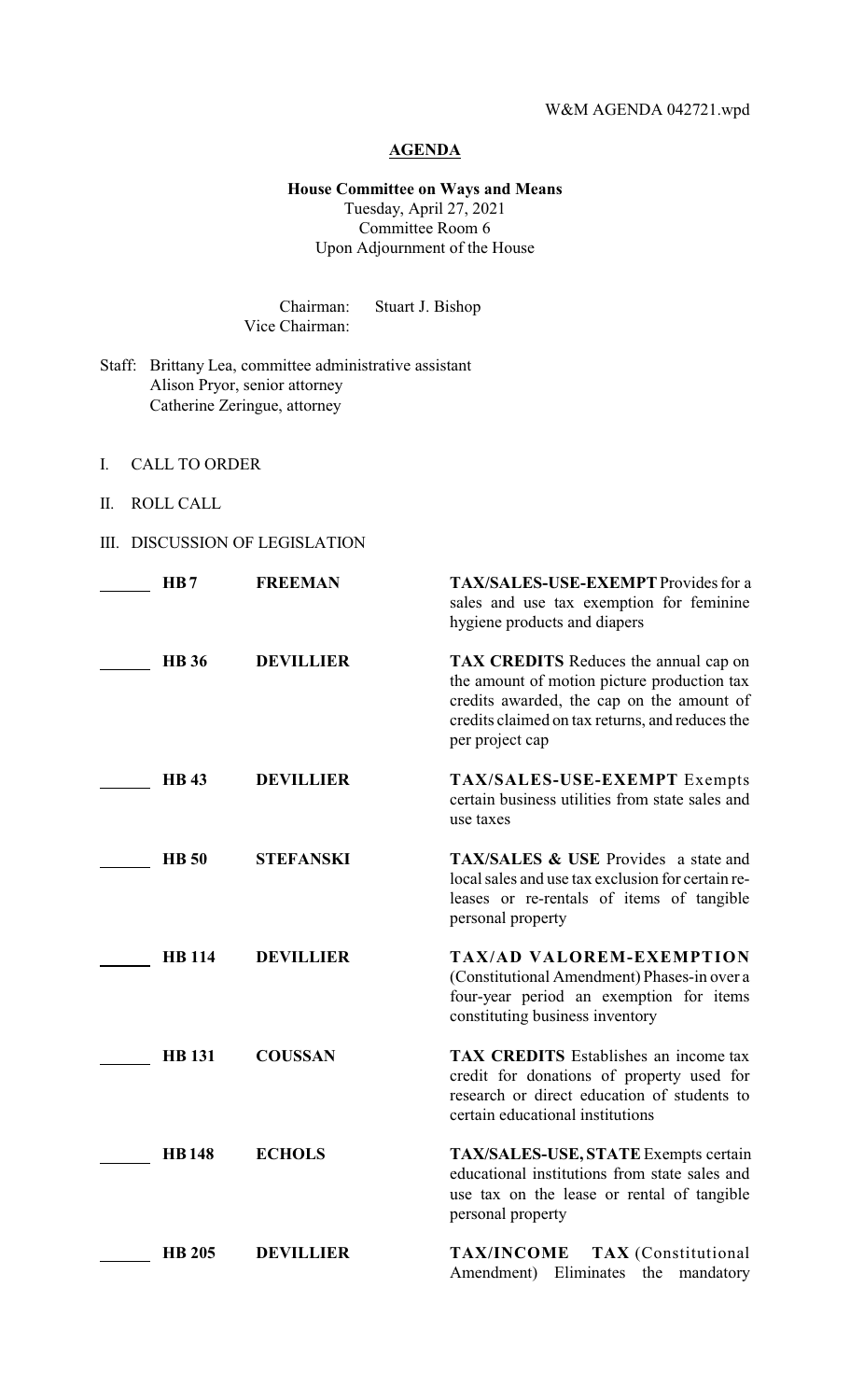|               |                  | corporation income tax deduction for federal<br>income taxes paid                                                                                                                                        |
|---------------|------------------|----------------------------------------------------------------------------------------------------------------------------------------------------------------------------------------------------------|
| <b>HB 208</b> | <b>DEVILLIER</b> | <b>TAX/CORP INCOME</b> Repeals the income<br>tax deduction for federal income taxes paid<br>for purposes of calculating corporation income<br>tax                                                        |
| <b>HB 209</b> | <b>DEVILLIER</b> | TAX/CORP INCOME Provides for the rate<br>of corporation income tax                                                                                                                                       |
| HB 279        | <b>DEVILLIER</b> | <b>TAX/CORP FRANCHISE Phases-out the</b><br>corporation franchise tax over a certain period<br>of time                                                                                                   |
| <b>HB</b> 318 | <b>DEVILLIER</b> | <b>TAX/AD VALOREM-MFG/EXEMP</b><br>(Constitutional Amendment) Provides for the<br>ad valorem tax exemption for industrial<br>manufacturers                                                               |
| <b>HB</b> 454 | <b>DEVILLIER</b> | <b>TAX/INCOME TAX Reduces the amount of</b><br>certain income tax exclusions, exemptions,<br>deductions, and credits                                                                                     |
| <b>HB</b> 486 | <b>DEVILLIER</b> | TAX/SALES-USE-EXEMPT<br>(Constitutional Amendment) Provides relative<br>to state sales and use tax exemptions for food<br>for home consumption, utilities for residential<br>use, and prescription drugs |
| <b>HB</b> 488 | <b>PRESSLY</b>   | TAX/INCOME TAX (Constitutional<br>Amendment) Establishes the maximum rate<br>for purposes of calculating individual income<br>taxes and repeals the mandatory deduction for<br>federal income taxes paid |
| <b>HB</b> 489 | <b>PRESSLY</b>   | <b>TAX/AD VALOREM-EXEMPTION</b><br>(Constitutional Amendment) Exempts items<br>constituting business inventory from ad<br>valorem property tax                                                           |
| <b>HB</b> 506 | <b>BEAULLIEU</b> | TAX/INCOME TAX Increases the amount of<br>the net operating loss deduction                                                                                                                               |
| HB 527        | <b>CREWS</b>     | <b>TAX CREDITS</b> Expands eligibility for the<br>digital interactive media and software tax<br>credit to include information technology<br>services                                                     |
| <b>HB</b> 540 | <b>HILFERTY</b>  | <b>TAX/SALES &amp; USE Provides a sales and</b><br>tax exemption for purchases of<br>use<br>construction materials by certain charitable<br>organizations                                                |
| <b>HB</b> 543 | <b>DEVILLIER</b> | <b>TAX/STATE</b> Repeals individual income,<br>corporate income, and corporate franchise<br>taxes and repeals all credits, deductions,<br>exemptions, and exclusions from the tax                        |